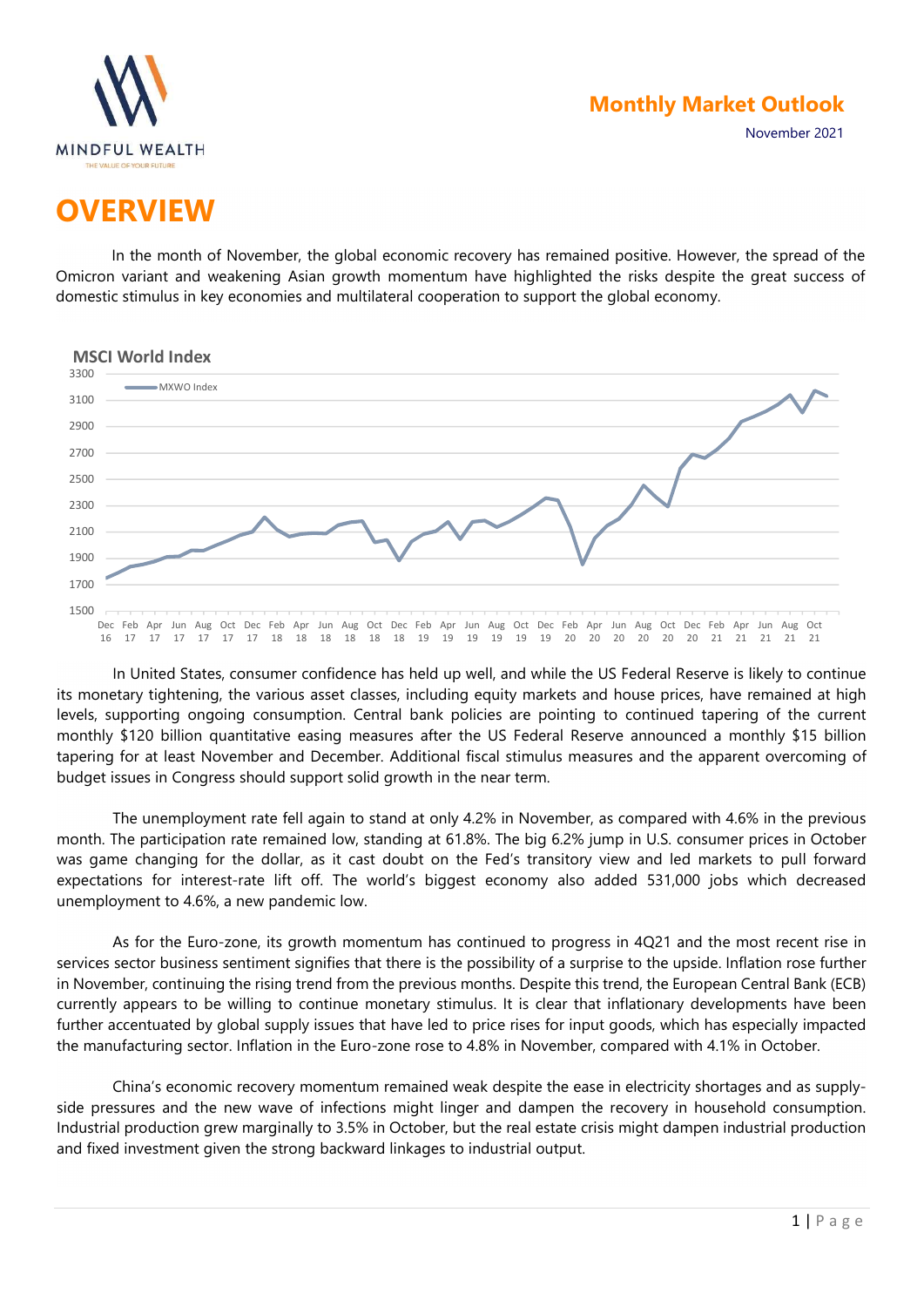

November 2021

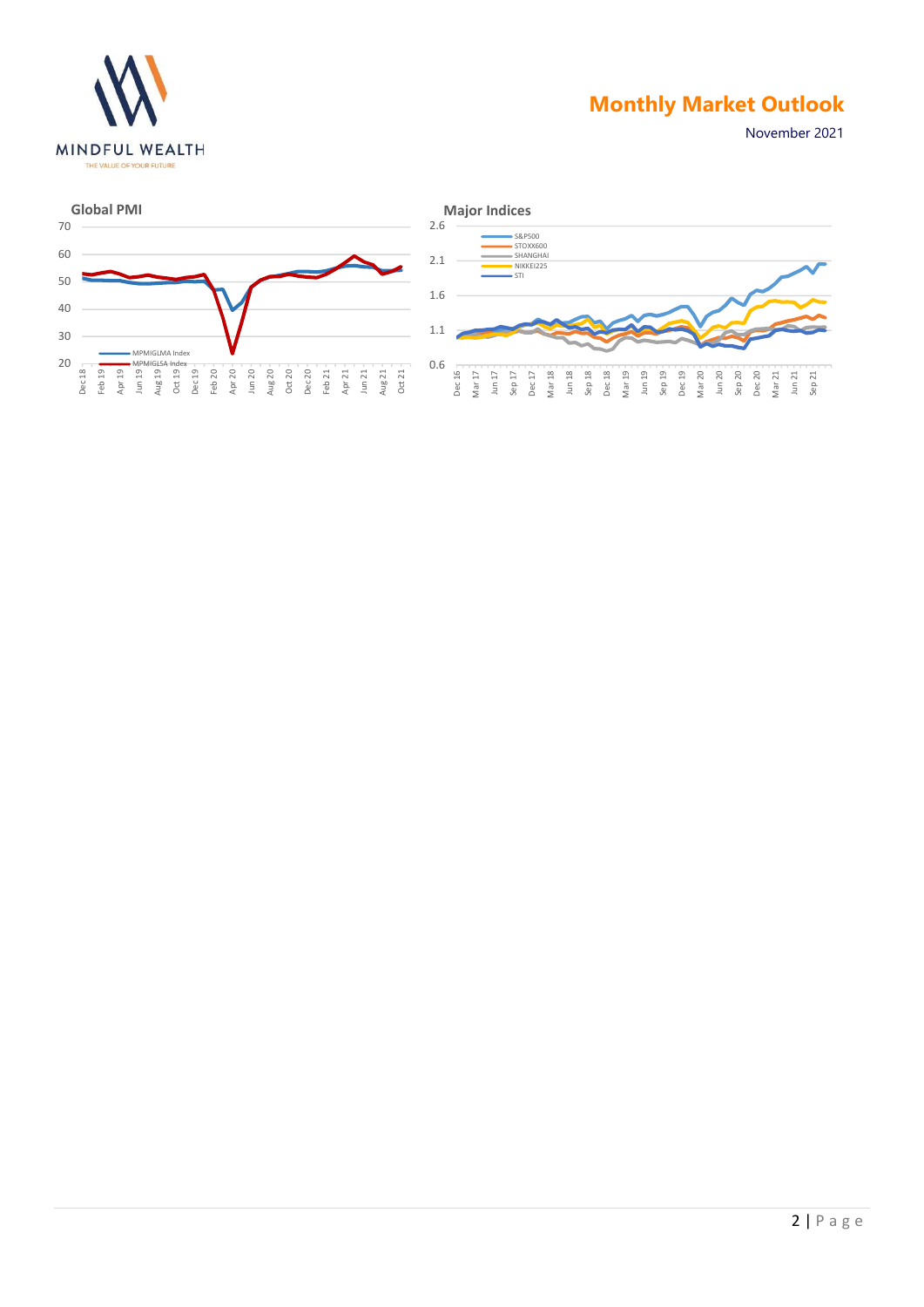

# MARKET STATISTICS

### **ECONOMY**

#### Economy

| <b>MINDFUL WEALTH</b><br>THE VALUE OF YOUR FUTURE     |                          |                          |                          |                          |                   |           | <b>Monthly Market Outlook</b> |             | November 2021 |
|-------------------------------------------------------|--------------------------|--------------------------|--------------------------|--------------------------|-------------------|-----------|-------------------------------|-------------|---------------|
| <b>MARKET STATISTICS</b><br><b>ECONOMY</b><br>Economy |                          |                          |                          |                          |                   |           |                               |             |               |
|                                                       | %1M                      | %6M                      | %1Y                      | 3Y                       |                   | %1M       | %6M                           | %1Y         | 3Y            |
| World MPMI                                            | 0.4%                     | $-2.7%$                  | 2.3%                     |                          | EM MPMI           | 1.6%      | $-1.2%$                       | $-3.4%$     |               |
| World SPMI                                            | 3.3%                     | $-2.5%$                  | 5.1%                     |                          | <b>EM SPMI</b>    | 1.1%      | 0.4%                          | $-0.4%$     |               |
| US CPI                                                | 0.9%                     | 3.7%                     | 6.2%                     |                          | EU CPI            | 0.9%      | 2.3%                          | 4.4%        |               |
| US PPI                                                | 0.6%                     | 4.6%                     | 8.8%                     |                          | EU PPI            | 5.0%      | 14.9%                         | 21.7%       |               |
| US UNEMP                                              | $-4.2%$                  | $-24.6%$                 | $-33.3%$                 |                          | EU UNEMP          | 0.0%      | $-9.5%$                       | $-10.7%$    |               |
| US MPMI                                               | $-0.5%$                  | 0.2%                     | 3.4%                     |                          | EU MPMI           | $-0.5%$   | $-6.9%$                       | 6.4%        |               |
|                                                       | $\overline{\phantom{a}}$ | $\overline{\phantom{a}}$ | $\overline{\phantom{a}}$ | $\overline{\phantom{a}}$ | EU SPMI           | $-3.2%$   | 8.1%                          | 16.4%       |               |
| <b>CHINA MPMI</b>                                     | 1.2%                     | $-2.5%$                  | $-5.6%$                  |                          | <b>SWISS MPMI</b> | $-4.0%$   | $-5.9%$                       | 23.6%       |               |
| <b>CHINA SPMI</b>                                     | 0.7%                     | $-4.4%$                  | $-5.3%$                  | mymm                     | <b>SWISS SPMI</b> | $-4.3%$   | 3.1%                          | 18.1%       | سيجه          |
| <b>KEY RATES</b><br><b>Sovereign Key Rates</b>        |                          |                          |                          |                          |                   |           |                               |             |               |
|                                                       | <b>Nov</b>               | $\Delta 1$ M             | $\Delta 6M$              | $\Delta$ 1Y              |                   | Nov       | $\Delta 1$ M                  | $\Delta 6M$ | $\Delta$ 1Y   |
| <b>US 2Y</b>                                          | 0.5010                   | 0.0020                   | 0.3564                   | $-0.0069$                | EU <sub>2Y</sub>  | $-0.7671$ | $-0.1761$                     | 0.0775      | 0.0801        |
| US 5Y                                                 | 1.1613                   | $-0.0234$                | 0.3844                   | 0.4388                   | EU 5Y             | $-0.6447$ | $-0.2529$                     | 0.1766      | 0.1860        |
| <b>US 10Y</b>                                         | 1.4757                   | $-0.0791$                | $-0.0412$                | 0.7554                   | <b>EU 10Y</b>     | $-0.3384$ | $-0.2313$                     | 0.0805      | 0.3844        |
| <b>US 30Y</b>                                         | 1.8247                   | $-0.1094$                | $-0.3493$                | 0.7149                   | <b>EU 30Y</b>     | 0.0152    | $-0.1197$                     | $-0.2303$   | 0.5335        |
| CHINA 2Y                                              | 2.4615                   | $-0.0266$                | $-0.1015$                | $-0.3604$                | SWISS 2Y          | $-0.7994$ | $-0.0996$                     | 0.0964      | 0.0147        |
| <b>CHINA 5Y</b>                                       | 2.6571                   | $-0.1662$                | $-0.0757$                | $-0.1677$                | SWISS 5Y          | $-0.5416$ | $-0.2608$                     | 0.2460      | 0.2302        |
| CHINA 10Y                                             | 2.8500                   | $-0.1185$                | $-0.1028$                | $-0.1972$                | SWISS 10Y         | $-0.2563$ | $-0.1991$                     | 0.1379      | 0.3512        |
|                                                       |                          |                          |                          |                          |                   |           |                               |             |               |
| CHINA 30Y                                             | 3.3657                   | $-0.1393$                | $-0.0610$                | $-0.2982$                | SWISS 30Y         | $-0.1550$ | $-0.1493$                     | $-0.1351$   | 0.4547        |

### KEY RATES

#### Sovereign Key Rates

| US CPI                                         | 0.9%                     | 3.7%         | 6.2%                     |                          | EU CPI            | 0.9%       | 2.3%         | 4.4%        |             |
|------------------------------------------------|--------------------------|--------------|--------------------------|--------------------------|-------------------|------------|--------------|-------------|-------------|
| US PPI                                         | 0.6%                     | 4.6%         | 8.8%                     |                          | EU PPI            | 5.0%       | 14.9%        | 21.7%       |             |
| <b>US UNEMP</b>                                | $-4.2%$                  | $-24.6%$     | $-33.3%$                 |                          | EU UNEMP          | 0.0%       | $-9.5%$      | $-10.7%$    |             |
| US MPMI                                        | $-0.5%$                  | 0.2%         | 3.4%                     |                          | EU MPMI           | $-0.5%$    | $-6.9%$      | 6.4%        |             |
|                                                | $\overline{\phantom{a}}$ | $\sim$       | $\overline{\phantom{a}}$ | $\overline{\phantom{a}}$ | <b>EU SPMI</b>    | $-3.2%$    | 8.1%         | 16.4%       |             |
|                                                |                          |              |                          |                          |                   |            |              |             |             |
| <b>CHINA MPMI</b>                              | 1.2%                     | $-2.5%$      | $-5.6%$                  |                          | <b>SWISS MPMI</b> | $-4.0%$    | $-5.9%$      | 23.6%       |             |
| <b>CHINA SPMI</b>                              | 0.7%                     | $-4.4%$      | $-5.3%$                  | سمرسر                    | <b>SWISS SPMI</b> | $-4.3%$    | 3.1%         | 18.1%       | $\sim$      |
| <b>KEY RATES</b><br><b>Sovereign Key Rates</b> |                          |              |                          |                          |                   |            |              |             |             |
|                                                | Nov                      | $\Delta 1$ M | $\Delta 6M$              | $\Delta 1Y$              |                   | <b>Nov</b> | $\Delta 1$ M | $\Delta 6M$ | $\Delta$ 1Y |
| <b>US 2Y</b>                                   | 0.5010                   | 0.0020       | 0.3564                   | $-0.0069$                | EU <sub>2Y</sub>  | $-0.7671$  | $-0.1761$    | 0.0775      | 0.0801      |
| US 5Y                                          | 1.1613                   | $-0.0234$    | 0.3844                   | 0.4388                   | EU 5Y             | $-0.6447$  | $-0.2529$    | 0.1766      | 0.1860      |
| <b>US 10Y</b>                                  | 1.4757                   | $-0.0791$    | $-0.0412$                | 0.7554                   | <b>EU 10Y</b>     | $-0.3384$  | $-0.2313$    | 0.0805      | 0.3844      |
| <b>US 30Y</b>                                  | 1.8247                   | $-0.1094$    | $-0.3493$                | 0.7149                   | <b>EU 30Y</b>     | 0.0152     | $-0.1197$    | $-0.2303$   | 0.5335      |
|                                                |                          |              |                          |                          |                   |            |              |             |             |
| <b>CHINA 2Y</b>                                | 2.4615                   | $-0.0266$    | $-0.1015$                | $-0.3604$                | SWISS 2Y          | $-0.7994$  | $-0.0996$    | 0.0964      | 0.0147      |
| <b>CHINA 5Y</b>                                | 2.6571                   | $-0.1662$    | $-0.0757$                | $-0.1677$                | SWISS 5Y          | $-0.5416$  | $-0.2608$    | 0.2460      | 0.2302      |
| CHINA 10Y                                      | 2.8500                   | $-0.1185$    | $-0.1028$                | $-0.1972$                | SWISS 10Y         | $-0.2563$  | $-0.1991$    | 0.1379      | 0.3512      |
| CHINA 30Y                                      | 3.3657                   | $-0.1393$    | $-0.0610$                | $-0.2982$                | SWISS 30Y         | $-0.1550$  | $-0.1493$    | $-0.1351$   | 0.4547      |
|                                                |                          |              |                          |                          |                   |            |              |             |             |
|                                                |                          |              |                          |                          |                   |            |              |             |             |
| <b>3Y Sovereign Yield Curve</b><br>5           |                          |              |                          |                          |                   |            |              |             |             |

### 3Y Sovereign Yield Curve

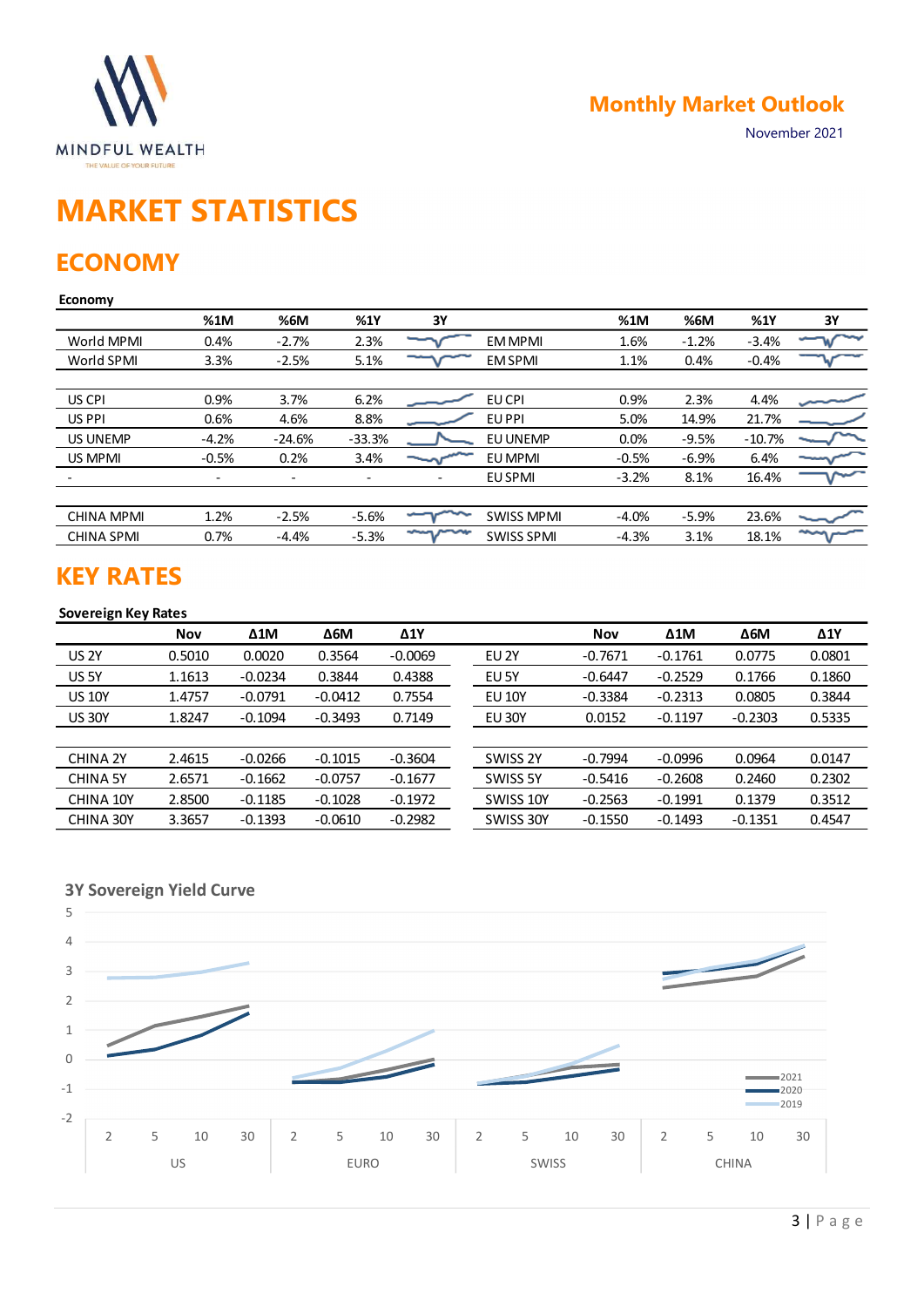

### **EQUITIES**

|                                                                      |            |            |            |                  |        | <b>Monthly Market Outlook</b> |               |
|----------------------------------------------------------------------|------------|------------|------------|------------------|--------|-------------------------------|---------------|
| <b>MINDFUL WEALTH</b><br>THE VALUE OF YOUR FUTURE<br><b>EQUITIES</b> |            |            |            |                  |        |                               | November 2021 |
| <b>Equities</b>                                                      | <b>Nov</b> | <b>YTD</b> | 1Y         | 3Y Ann           | 5Y Ann | 3Y SD                         | 3Y            |
| <b>WORLD</b>                                                         | $-1.35%$   | 16.43%     | 21.25%     | 15.34%           | 12.33% | 16.26%                        |               |
| EM                                                                   | $-3.29%$   | $-5.28%$   | 1.50%      | 7.13%            | 7.24%  | 13.02%                        |               |
| <b>ASIA PAC</b>                                                      | $-1.84%$   | $-3.16%$   | 2.31%      | 8.02%            | 7.47%  | 12.59%                        |               |
| US.                                                                  | $-0.23%$   | 22.33%     | 26.87%     | 18.51%           | 15.46% | 18.38%                        |               |
| <b>EUROPE</b>                                                        | $-2.37%$   | 16.34%     | 19.00%     | 8.30%            | 4.64%  | 10.05%                        |               |
| <b>CHINA</b>                                                         | $-4.23%$   | $-18.50%$  | $-16.24%$  | 5.31%            | 8.57%  | 14.64%                        |               |
| SWISS                                                                | 0.21%      | 14.27%     | 17.00%     | 10.58%           | 8.39%  | 9.11%                         |               |
| <b>Style</b>                                                         |            |            |            |                  |        |                               |               |
|                                                                      |            | <b>Nov</b> | <b>YTD</b> |                  |        | <b>Nov</b>                    | <b>YTD</b>    |
|                                                                      |            |            | 17.00%     | US LARGE CAP     |        | $-0.23%$                      | 22.33%        |
| WORLD LARGE CAP                                                      |            | $-1.23%$   |            |                  |        |                               |               |
| WORLD SMALL CAP                                                      |            | $-3.03%$   | 12.61%     | US SMALL CAP     |        | 0.10%                         | 24.29%        |
| <b>WORLD VALUE</b>                                                   |            | $-2.10%$   | 14.28%     | US VALUE         |        | $-1.05%$                      | 27.30%        |
| <b>WORLD GROWTH</b>                                                  |            | $-0.65%$   | 18.17%     | <b>US GROWTH</b> |        | 0.51%                         | 30.80%        |

#### Style

|                    | Nov      | YTD    |              | Nov      | YTD    |
|--------------------|----------|--------|--------------|----------|--------|
| WORLD LARGE CAP    | $-1.23%$ | 17.00% | US LARGE CAP | $-0.23%$ | 22.33% |
| WORLD SMALL CAP    | $-3.03%$ | 12.61% | US SMALL CAP | 0.10%    | 24.29% |
| <b>WORLD VALUE</b> | $-2.10%$ | 14.28% | US VALUE     | $-1.05%$ | 27.30% |
| WORLD GROWTH       | $-0.65%$ | 18.17% | US GROWTH    | 0.51%    | 30.80% |
| WORLD MOMENTUM     | $-2.64%$ | 13.47% | US MOMENTUM  | $-1.47%$ | 20.34% |

#### S&P500 SECTOR RETURNS

#### MSCI WORLD SECTOR RETURNS



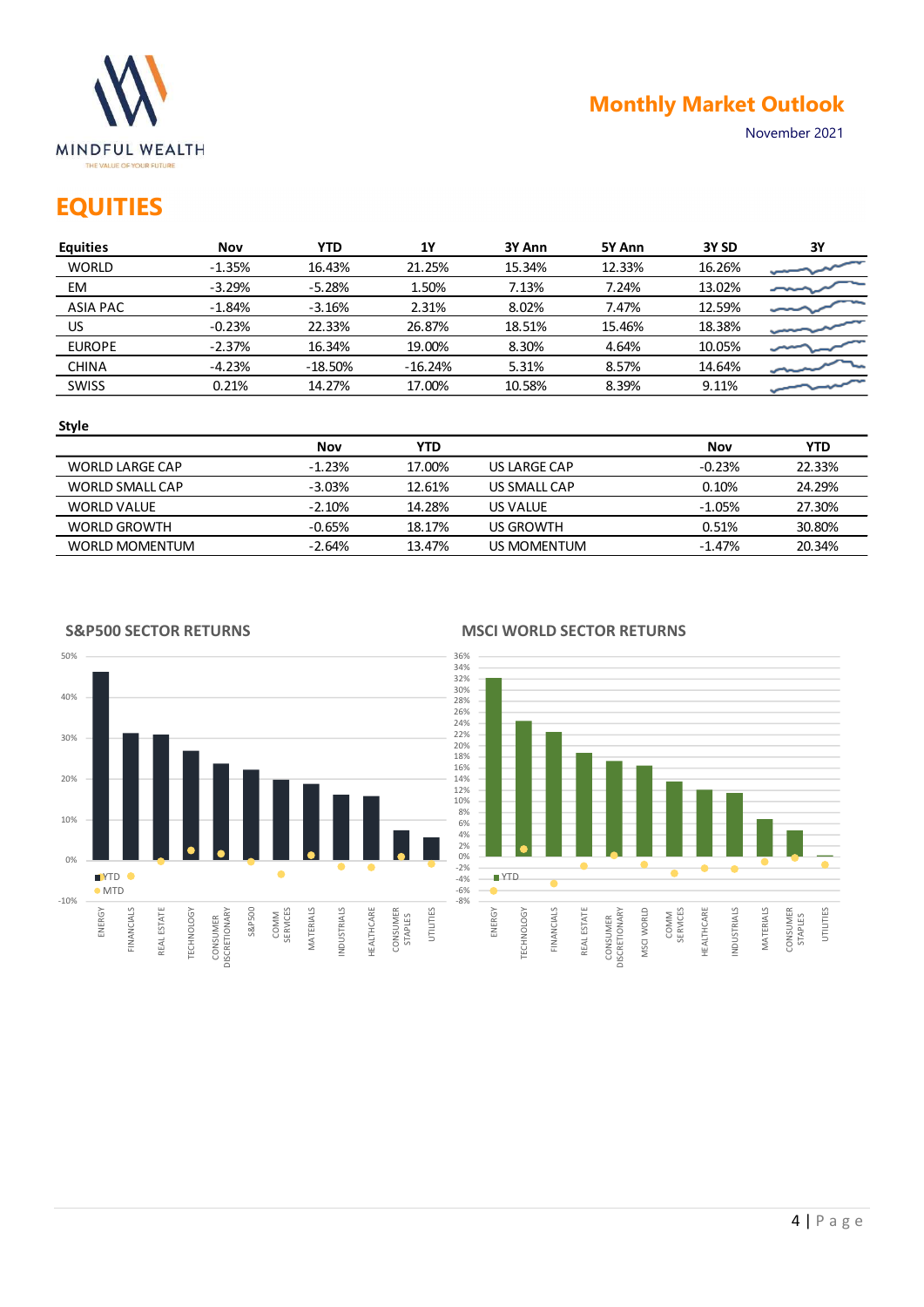

## FIXED INCOME

|                                                   |            |                |                      |             |                      |                |                |              | <b>Monthly Market Outlook</b> |               |                 |
|---------------------------------------------------|------------|----------------|----------------------|-------------|----------------------|----------------|----------------|--------------|-------------------------------|---------------|-----------------|
| <b>MINDFUL WEALTH</b><br>THE VALUE OF YOUR FUTURE |            |                |                      |             |                      |                |                |              |                               | November 2021 |                 |
| <b>FIXED INCOME</b>                               |            |                |                      |             |                      |                |                |              |                               |               |                 |
| <b>Fixed Income</b>                               |            | Nov            | <b>YTD</b>           |             | <b>1Y</b>            | 3Y Ann         | 5Y Ann         |              | 3Y SD                         |               | <b>3Y CURVE</b> |
| <b>WORLD AGG</b>                                  |            | $-0.28%$       | $-4.56%$             |             | $-3.28%$             | 4.34%          | 3.39%          |              | 4.54%                         |               |                 |
| US AGG<br><b>EUROPE AGG</b>                       |            | 0.10%<br>1.08% | $-1.48%$<br>$-1.15%$ |             | $-1.34%$<br>$-0.73%$ | 5.45%<br>3.38% | 3.58%<br>1.94% |              | 5.03%<br>2.88%                |               |                 |
| CHINA AGG                                         |            | 0.93%          | 7.37%                |             | 9.00%                | 7.50%          | 6.02%          |              | 6.73%                         |               |                 |
| <b>EMAGG</b>                                      |            | $-1.06%$       | $-2.60%$             |             | $-1.12%$             | 5.96%          | 4.37%          |              | 5.59%                         |               |                 |
| SWISS AGG                                         |            | 1.31%          | $-1.39%$             |             | $-1.05%$             | 1.15%          | 0.54%          |              | 1.52%                         |               |                 |
| OAS                                               |            |                |                      |             |                      |                |                |              |                               |               |                 |
|                                                   |            | $\Delta 1$ M   | $\Delta 6\text{M}$   | $\Delta$ 1Y | $\Delta 3Y$          |                | <b>Nov</b>     | $\Delta 1$ M | $\Delta 6M$                   | $\Delta 1$    | $\Delta 3Y$     |
|                                                   | <b>Nov</b> |                |                      |             |                      |                | 1.38           | 0.10         | 0.07                          | $-0.12$       | $-0.44$         |
| WORLD IG OAS                                      | 1.04       | 0.13           | 0.15                 | $-0.02$     | $-0.39$              | EM IG OAS      |                |              |                               |               |                 |
| WORLD HY OAS                                      | 4.36       | 0.53           | 0.81                 | $-0.17$     | $-0.38$              | EM HY OAS      | 6.59           | 0.56         | 1.61                          | 0.82          | 0.92            |
| US IG OAS                                         | 0.98       | 0.11           | 0.14                 | $-0.06$     | $-0.39$              | EURO IG OAS    | 1.11           | 0.21         | 0.22                          | 0.13          | $-0.42$         |

#### **OAS** *DAS*

|              | Nov  | Δ1M  | $\Delta$ 6M | Δ1Y     | $\Delta 3Y$ |             | <b>Nov</b> | Δ1M  | Δ6M  | Δ1Y     | <b>Δ3Υ</b> |
|--------------|------|------|-------------|---------|-------------|-------------|------------|------|------|---------|------------|
| WORLD IG OAS | 1.04 | 0.13 | 0.15        | $-0.02$ | $-0.39$     | EM IG OAS   | 1.38       | 0.10 | 0.07 | $-0.12$ | $-0.44$    |
| WORLD HY OAS | 4.36 | 0.53 | 0.81        | $-0.17$ | $-0.38$     | EM HY OAS   | 6.59       | 0.56 | 1.61 | 0.82    | 0.92       |
|              |      |      |             |         |             |             |            |      |      |         |            |
| US IG OAS    | 0.98 | 0.11 | 0.14        | $-0.06$ | $-0.39$     | EURO IG OAS | 1.11       | 0.21 | 0.22 | 0.13    | $-0.42$    |
| US HY OAS    | 3.41 | 0.54 | 0.45        | $-0.71$ | $-0.77$     | EURO HY OAS | 3.53       | 0.44 | 0.56 | $-0.16$ | $-1.31$    |

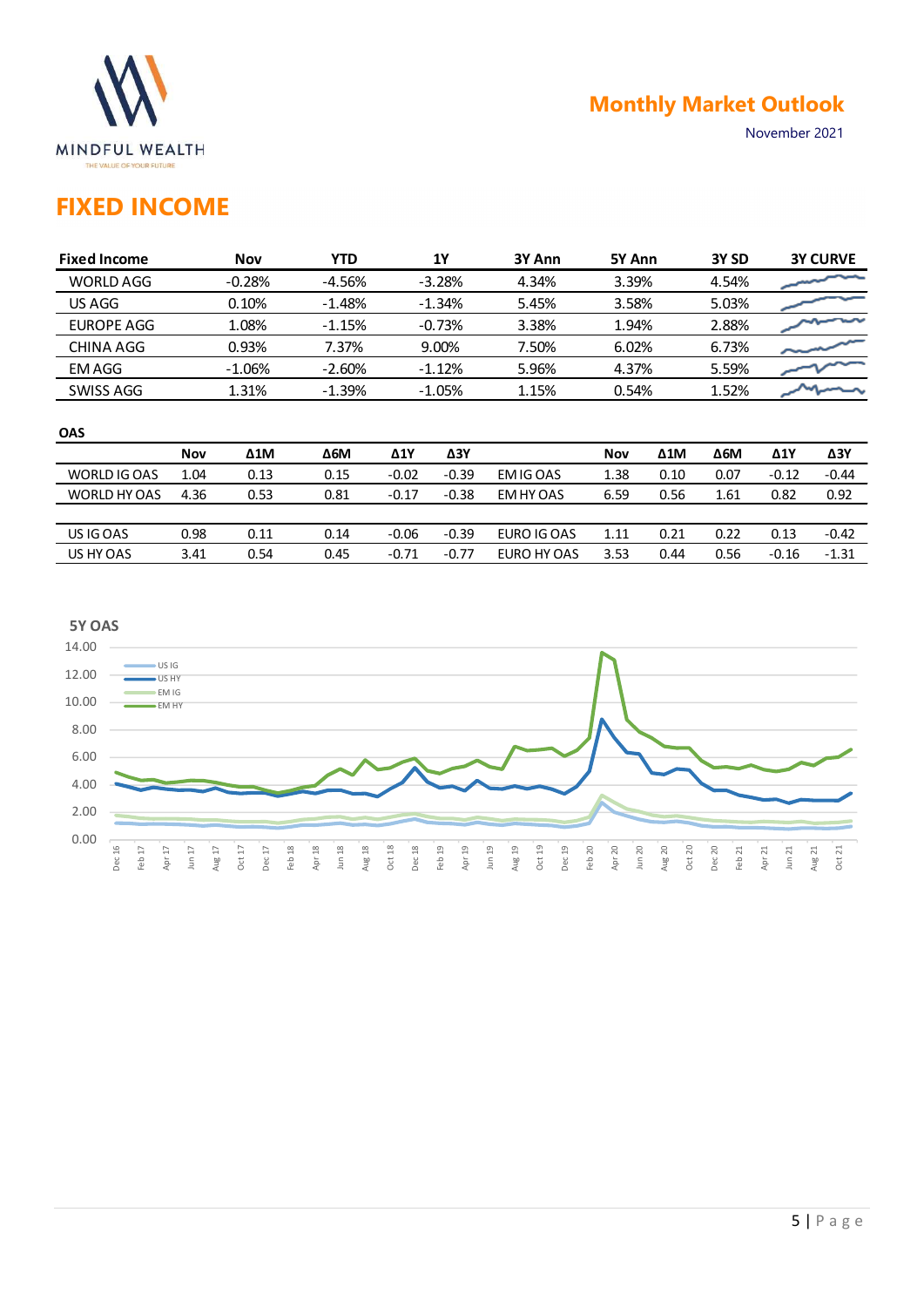

### FX & COMMODITIES

|                                                   |            |            |           |                  |               | <b>Monthly Market Outlook</b> |                 |
|---------------------------------------------------|------------|------------|-----------|------------------|---------------|-------------------------------|-----------------|
| <b>MINDFUL WEALTH</b><br>THE VALUE OF YOUR FUTURE |            |            |           |                  |               |                               | November 2021   |
| <b>FX &amp; COMMODITIES</b>                       |            |            |           |                  |               |                               |                 |
| <b>Commodities</b>                                | <b>Nov</b> | <b>YTD</b> | <b>1Y</b> | 3Y Ann           | 5Y Ann        | 3Y <sub>SD</sub>              | <b>3Y Curve</b> |
| <b>BBG Index</b>                                  | $-3.15%$   | 28.30%     | 34.68%    | 7.62%            | 3.86%         | 13.51%                        |                 |
| <b>BBG</b> Energy                                 | $-10.30%$  | 60.15%     | 59.09%    | $-5.90%$         | $-3.05%$      | 23.84%                        |                 |
| BBG Agri & Livestock                              | 4.21%      | 24.95%     | 36.53%    | 10.34%           | 2.70%         | 15.88%                        |                 |
| <b>BBG Soft</b>                                   | 8.08%      | 49.99%     | 59.11%    | 14.69%           | 1.29%         | 17.96%                        |                 |
| <b>BBG Precious Metals</b>                        | $-0.70%$   | $-7.94%$   | 0.21%     | 12.69%           | 7.46%         | 13.11%                        |                 |
| <b>BBG Industrial Metal</b>                       | $-2.31%$   | 22.53%     | 22.91%    | 13.10%           | 9.69%         | 17.43%                        | يستهجن          |
|                                                   | <b>Nov</b> | <b>YTD</b> | <b>1Y</b> | 3Y Ann           | S-Term        | M-Term                        | <b>3Y CURVE</b> |
| <b>BBG</b> Gold                                   | 0.12%      | $-6.40%$   | $-0.39%$  | 11.85%           | 1750-1825     | 1725-1800                     |                 |
| <b>BBG Brent Crude</b>                            | $-12.75%$  | 51.57%     | 63.75%    | 8.37%            | 65-75         | 65-75                         | سماس            |
| <b>Currencies</b>                                 | Nov        | 1M HIGH    | 1M LOW    | 1M <sub>SD</sub> | S-Term        | M-Term                        | <b>1M CURVE</b> |
| EUR/USD                                           | 1.1338     | 1.1612     | 1.1199    | 1.24%            | $1.11 - 1.15$ | $1.11 - 1.15$                 |                 |
| USD/JPY                                           | 113.17     | 115.43     | 112.87    | 0.57%            | 112-116       | 113-117                       |                 |
| GBP/USD                                           | 1.3299     | 1.3688     | 1.3322    | 0.80%            | 1.31-1.36     | 1.32-1.37                     |                 |
| USD/CHF                                           | 0.9189     | 0.936      | 0.9091    | 0.91%            | $0.91 - 0.95$ | $0.91 - 0.95$                 |                 |
| USD/CNY                                           | 6.3645     | 6.4066     | 6.378     | 0.12%            | 6.33-6.38     | 6.33-6.38                     |                 |
| USD/SGD                                           | 1.3656     | 1.3718     | 1.3474    | 0.54%            | 1.34-1.38     | 1.33-1.37                     |                 |

## FX & COMMODITIES VIEW

Energy commodity prices dipped due to a large drop in coal prices. Base metals also weakened, led by a large retreat in aluminum prices on the expectation for a recovery in metals output as energy restrictions in China were relaxed. Gold prices increased due to declines in real interest rates. Natural gas prices receded in Europe on expectations of additional imports from Russia and lower coal prices, while in the US the expectation of warmer than average December weather resulted in a sharp drop that extended into the first week of the month.

USD soared to 16-month highs as mounting signs of a strengthening economy suggested the Federal Reserve may need to taper its bond purchases more rapidly and bring forward plans to raise interest rates. The dollar was further boosted after President Biden re-nominated Jerome Powell for a second term as Fed chief. Monetary divergences hurt the euro as the ECB repeated that a rate hike in 2022 is unlikely to happen. EUR collapsed to a multi-year low against the CHF and CNY. EUR also reached a new one-year low against both the USD and GBP.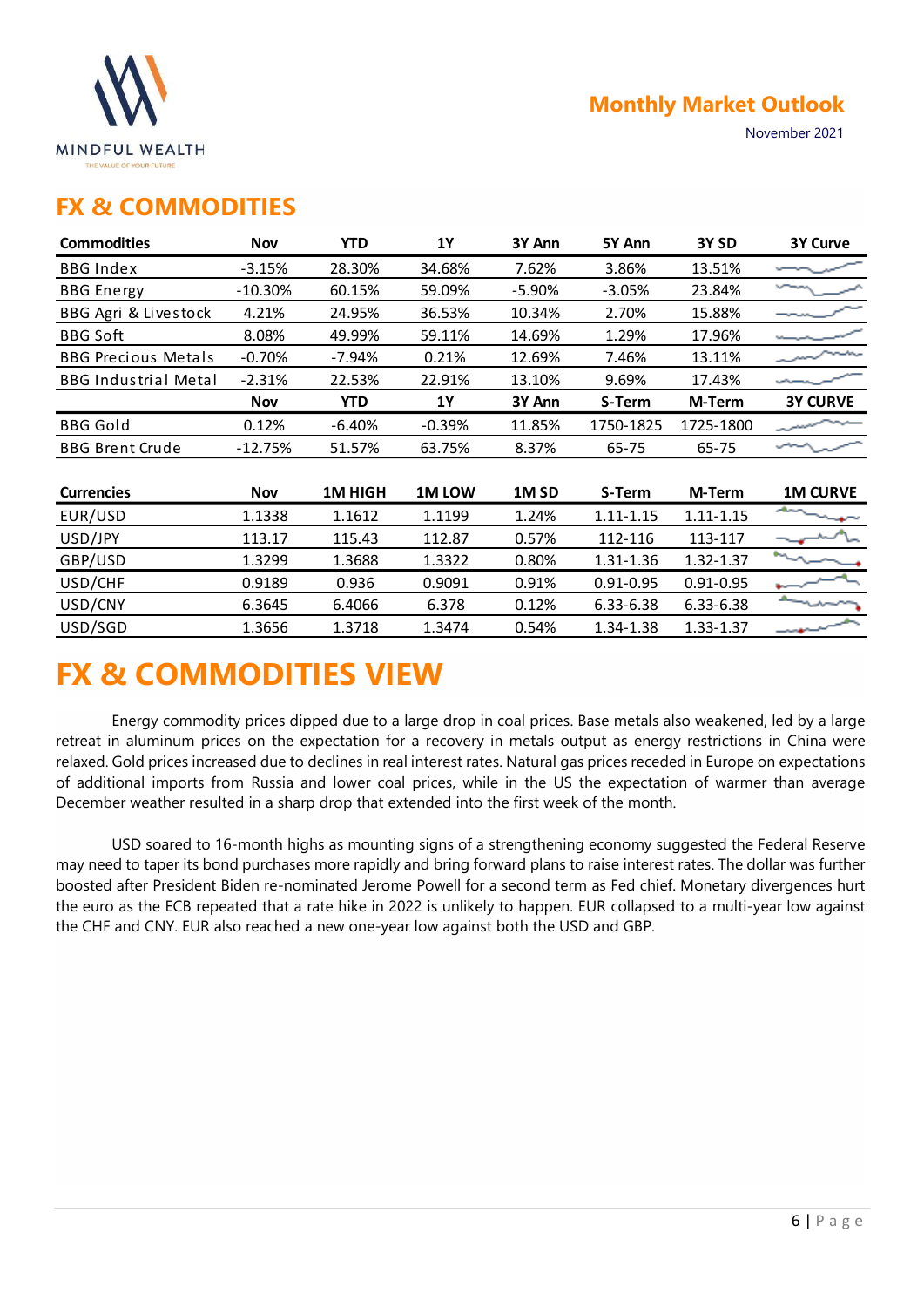

November 2021

# THEME OF THE MONTH

Semiconductor Chips Shortage

What exactly are Semiconductor chips and what are they? Basically, it is the thing that makes electronic items smart. Made from a material, usually silicon, that "semi-conducts" electricity, the chip performs a variety of functions. Memory chips, which store data, are relatively simple and are traded like commodities. Logic chips, which run programs and act as the brains of a device, are more complex and expensive. In the year of 2021, Carmakers slashed production. PlayStations got harder to find in stores. Broadband providers faced monthslong delays for internet routers. All of these phenomena had a similar cause, an abrupt and cascading shortage of semiconductors.

The combination of cost and difficulty in producing them has fostered a worldwide reliance on two Asian powerhouses namely TSMC and Samsung. That dependence was brought into stark relief when the Covid-19 pandemic and rising U.S.-China tensions made chips scarce. Hundreds of billions of dollars will be spent in the coming years in a global race to expand production, with geopolitical as well as economic implications.

The root cause of the shortages is mainly due to increased working populations working from home, fluctuating forecasts from carmakers, stockpiling of orders from PC makers and lastly due to natural disasters such as cold snap and fires.

Chip shortages are expected to wipe out \$210 billion of sales for carmakers this year, with production of 7.7 million vehicles lost. Samsung warned that it saw a "serious imbalance" in the global supply and demand. TSMC forecast the shortages could extend into 2022. Some broadband providers were facing delays of more than a year when ordering internet routers. Apple said in April that supply constraints were crimping sales of iPads and Macs, which it said would affect \$3 billion to \$4 billion off its third-quarter revenue. Nintendo Co. said that shortages were slowing production of its Switch gaming device. Toyota Motor Corp. suspended output at 14 plants in September.

As 5G mobile networks increases rapidly, the demand for more powerful, energy-efficient chips is only going to increase. Companies such as TSMC and Samsung are thus working to make transistors increasingly microscopic so more can fit into a single chip. Even small improvements can deliver substantial cost savings when multiplied across the full scale of something like Amazon Web Services. The rise of AI is another force driving innovation, since AI relies on massive data processing. More efficient designs also will help develop the so-called internet of things, the metaverse.

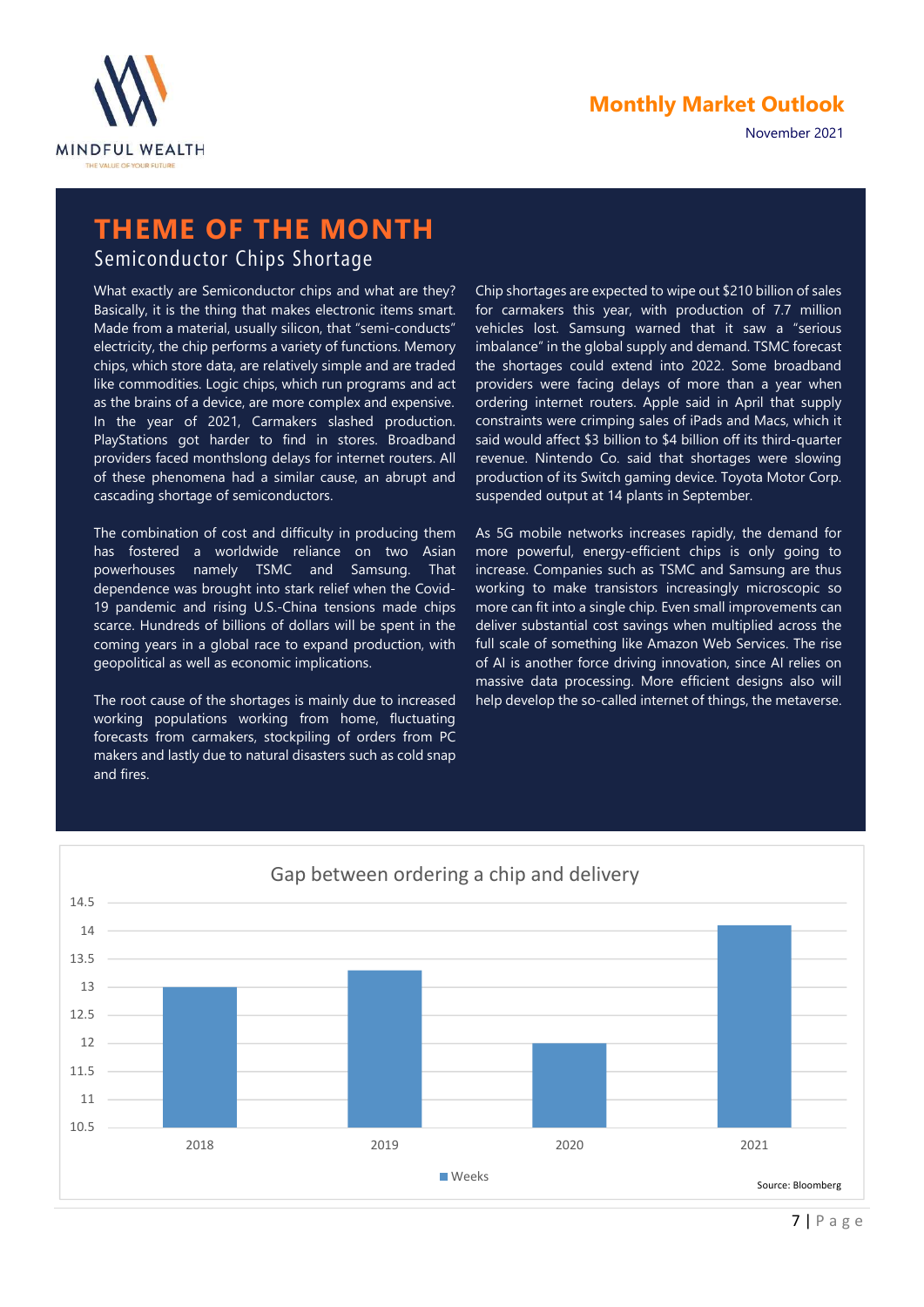

|                | THE VALUE OF YOUR FUTURE                     |                                                               |               |                                               |                                                                                                |                                                       | November 2021                                                                                  |
|----------------|----------------------------------------------|---------------------------------------------------------------|---------------|-----------------------------------------------|------------------------------------------------------------------------------------------------|-------------------------------------------------------|------------------------------------------------------------------------------------------------|
| Date           | <b>Country</b>                               | Event                                                         | Period        | Surv(M)                                       | <b>Actual</b>                                                                                  | Prior                                                 | <b>Revised</b>                                                                                 |
| 12/20          | <b>United States</b>                         | Leading Index                                                 | <b>Nov</b>    | 0.9%                                          | $- -$                                                                                          | 0.9%                                                  | $\mathcal{L} = \mathcal{L}$                                                                    |
| 12/22          | United Kingdom GDP QoQ                       |                                                               | 3QF           | $\mathbf{H}=\mathbf{0}$                       | $\mathbf{m}$                                                                                   | 1.3%                                                  | $- -$                                                                                          |
| 12/22          | United Kingdom GDP YoY                       |                                                               | 3QF           | $--$                                          | $\overline{\phantom{a}}$                                                                       | 6.6%                                                  | $\qquad \qquad -$                                                                              |
| 12/22<br>12/22 | <b>United States</b><br><b>United States</b> | <b>MBA Mortgage Applications</b><br><b>GDP Annualized QoQ</b> | Dec 17<br>3QT | $\mathbf{m}$<br>2.1%                          | $\mathord{\hspace{1pt}\text{--}\hspace{1pt}}$                                                  | $-4.0%$<br>2.1%                                       | $- -$<br>$--$                                                                                  |
| 12/22          | <b>United States</b>                         | Conf. Board Consumer Confidence                               | Dec           | 110.8                                         | $\mathord{\hspace{1pt}\text{--}\hspace{1pt}}$<br>$\mathbf{m}$                                  | 109.5                                                 | $\qquad \qquad -$                                                                              |
| 12/22          | <b>United States</b>                         | <b>Existing Home Sales</b>                                    | Nov           | 6.55m                                         | $- -$                                                                                          | 6.34m                                                 | $--$                                                                                           |
| 12/23          | Russia                                       | <b>Industrial Production YoY</b>                              | Nov           | 5.8%                                          | $\sim$ $\sim$                                                                                  | 7.1%                                                  | $\mathcal{L}_{\mathcal{L}}$                                                                    |
| 12/23          | Italy                                        | Consumer Confidence Index                                     | <b>Dec</b>    | $\sim$ $\sim$                                 | $\overline{\phantom{a}}$                                                                       | 117.5                                                 | $--$                                                                                           |
| 12/23          | Italy                                        | Manufacturing Confidence                                      | <b>Dec</b>    | $\sim$ $-$                                    | $--$                                                                                           | 116                                                   | $\sim$ $-$                                                                                     |
| 12/23          | Russia                                       | <b>Gold and Forex Reserve</b>                                 | <b>Dec 17</b> | $\sim$ $-$                                    | $--$                                                                                           | $\sim$ $-$                                            | $--$                                                                                           |
| 12/23          | Canada                                       | <b>GDP MoM</b>                                                | Oct           | $\mathbf{m}$                                  | $\mathord{\hspace{1pt}\text{--}\hspace{1pt}}$                                                  | 0.1%                                                  | $- -$                                                                                          |
| 12/23          | <b>United States</b>                         | Personal Income                                               | Nov           | 0.4%                                          | $\overline{\phantom{a}}$                                                                       | 0.5%                                                  | $\qquad \qquad -$                                                                              |
| 12/23          | <b>United States</b>                         | Initial Jobless Claims                                        | Dec 18        | $\sim$ $-$                                    | $\mathord{\hspace{1pt}\text{--}\hspace{1pt}}$                                                  | $\sim$ $-$                                            | $\mathord{\hspace{1pt}\text{--}\hspace{1pt}}$                                                  |
| 12/23          | <b>United States</b>                         | <b>Personal Spending</b>                                      | Nov           | 0.6%                                          | $\mathord{\hspace{1pt}\text{--}\hspace{1pt}}$                                                  | 1.3%                                                  | $--$                                                                                           |
| 12/23          | <b>United States</b>                         | Durable Goods Orders                                          | Nov P         | 1.7%                                          | $\mathord{\hspace{1pt}\text{--}\hspace{1pt}}$                                                  | $-0.4%$                                               | $\mathbf{m}$                                                                                   |
| 12/23          | <b>United States</b>                         | U. of Mich. Sentiment                                         | Dec F         | 70.4                                          | $- -$                                                                                          | 70.4                                                  | $\mathord{\hspace{1pt}\text{--}\hspace{1pt}}$                                                  |
| 12/23          | <b>United States</b>                         | <b>New Home Sales</b>                                         | Nov           | 765k                                          | $\sim$                                                                                         | 745k                                                  | $\mathord{\hspace{1pt}\text{--}\hspace{1pt}}$                                                  |
| 12/24          | Japan                                        | Natl CPI YoY                                                  | Nov           | $\mathord{\hspace{1pt}\text{--}\hspace{1pt}}$ | $\mathord{\hspace{1pt}\text{--}\hspace{1pt}}$                                                  | 0.1%                                                  | $\mathcal{L} = \mathcal{L}$                                                                    |
| 12/28          | Japan                                        | Job-To-Applicant Ratio                                        | Nov           | $\mathbf{m}$                                  | $\sim$ $\sim$                                                                                  | 1.15                                                  | $- -$                                                                                          |
| 12/28          | Japan                                        | Jobless Rate                                                  | Nov           | $\qquad \qquad -$                             | $\mathord{\hspace{1pt}\text{--}\hspace{1pt}}$                                                  | 2.7%                                                  | $--$                                                                                           |
| 12/28          | Japan                                        | Industrial Production MoM                                     | Nov P         | $\mathbf{H}=\mathbf{0}$                       | $\sim$ $\sim$                                                                                  | 1.8%                                                  | $\mathbf{m}$                                                                                   |
| 12/28          | <b>United Kingdom</b>                        | Nationwide House PX MoM                                       | Dec           | $\mathord{\hspace{1pt}\text{--}\hspace{1pt}}$ | $- -$                                                                                          | 0.9%                                                  | $\mathord{\hspace{1pt}\text{--}\hspace{1pt}}$                                                  |
| 12/28          |                                              | United Kingdom Nationwide House Px NSA YoY                    | Dec           | $\mathbf{m}$                                  | $\mathord{\hspace{1pt}\text{--}\hspace{1pt}}$                                                  | 10.0%                                                 | $\mathbf{m}$                                                                                   |
| 12/29          | Russia                                       | Markit Russia PMI Mfg                                         | Dec           | $\mathord{\hspace{1pt}\text{--}\hspace{1pt}}$ | $\mathord{\hspace{1pt}\text{--}\hspace{1pt}}$                                                  | 51.7                                                  | $\mathord{\hspace{1pt}\text{--}\hspace{1pt}}$                                                  |
| 12/29          | Eurozone                                     | M3 Money Supply YoY                                           | Nov           | $-$                                           | $\mathbf{u}$                                                                                   | 7.7%                                                  | $\mathbf{m}$                                                                                   |
| 12/29          | <b>United States</b><br><b>United States</b> | <b>MBA Mortgage Applications</b><br>Wholesale Inventories MoM | Dec 24        | $\sim$ $\sim$                                 | $- -$                                                                                          | $\mathord{\hspace{1pt}\text{--}\hspace{1pt}}$<br>2.3% | $--$                                                                                           |
| 12/29<br>12/30 | Russia                                       | <b>Unemployment Rate</b>                                      | Nov P<br>Nov  | $\mathbf{m}$<br>4.3%                          | $\mathord{\hspace{1pt}\text{--}\hspace{1pt}}$<br>$\mathord{\hspace{1pt}\text{--}\hspace{1pt}}$ | 4.3%                                                  | $\mathord{\hspace{1pt}\text{--}\hspace{1pt}}$<br>$\mathord{\hspace{1pt}\text{--}\hspace{1pt}}$ |
| 12/30          | Russia                                       | <b>Retail Sales Real YoY</b>                                  | Nov           | 4.3%                                          | $- -$                                                                                          | 4.1%                                                  | $\mathbf{m}$                                                                                   |
| 12/30          | Russia                                       | <b>CPI YoY</b>                                                | Dec P         | $\sim$ $\sim$                                 | $\mathord{\hspace{1pt}\text{--}\hspace{1pt}}$                                                  | 8.40%                                                 | $\mathord{\hspace{1pt}\text{--}\hspace{1pt}}$                                                  |
| 12/30          | Russia                                       | Gold and Forex Reserve                                        | Dec 24        | $\sim$ $-$                                    | $\sim$ $\sim$                                                                                  | $\sim$ $-$                                            | $- -$                                                                                          |
| 12/30          | <b>United States</b>                         | <b>Initial Jobless Claims</b>                                 | Dec 25        | $\mathord{\hspace{1pt}\text{--}\hspace{1pt}}$ | $\mathord{\hspace{1pt}\text{--}\hspace{1pt}}$                                                  | $- -$                                                 | $\mathord{\hspace{1pt}\text{--}\hspace{1pt}}$                                                  |
| 12/30          | <b>United States</b>                         | MNI Chicago PMI                                               | Dec           | $\sim$ $-$                                    | $\mathbb{L} \mathbb{L}$                                                                        | 61.8                                                  | $\mathbf{m}$                                                                                   |
| 01/03          | Italy                                        | Markit Italy Manufacturing PMI                                | Dec           | $- -$                                         | $- -$                                                                                          | 62.8                                                  | $\mathord{\hspace{1pt}\text{--}\hspace{1pt}}$                                                  |
| 01/03          | France                                       | Markit France Manufacturing PMI                               | Dec F         | $\mathbf{m}$                                  | $\sim$ $\sim$                                                                                  | 54.9                                                  | $\qquad \qquad -$                                                                              |
| 01/03          | Greece                                       | Markit/BME Germany Manufacturing PMI                          | Dec F         | $\sim$ $\sim$                                 | $\mathord{\hspace{1pt}\text{--}\hspace{1pt}}$                                                  | 57.9                                                  | $--$                                                                                           |
| 01/03          | Eurozone                                     | Markit Eurozone Manufacturing PMI                             | Dec F         | $\overline{\phantom{a}}$                      | $- -$                                                                                          | $- -$                                                 | $\overline{\phantom{m}}$                                                                       |
| 01/03          | <b>United States</b>                         | Markit US Manufacturing PMI                                   | Dec F         | $\sim$ $\sim$                                 | $\mathord{\hspace{1pt}\text{--}\hspace{1pt}}$                                                  | $\mathord{\hspace{1pt}\text{--}\hspace{1pt}}$         | $--$                                                                                           |
| 01/03          | <b>United States</b>                         | <b>Construction Spending MoM</b>                              | Nov           | $\mathbf{m}$                                  | $\mathord{\hspace{1pt}\text{--}\hspace{1pt}}$                                                  | 0.2%                                                  | $\mathbf{m}$                                                                                   |
| 01/03          | Italy                                        | <b>CPI EU Harmonized MoM</b>                                  | Dec P         | $\mathord{\hspace{1pt}\text{--}\hspace{1pt}}$ | $- -$                                                                                          | 0.8%                                                  | 0.7%                                                                                           |
| 01/03          | Italy                                        | CPI EU Harmonized YoY                                         | Dec P         | $\mathbf{H}=\mathbf{0}$                       | $\sim$ $\sim$                                                                                  | 3.9%                                                  | $\mathbf{m}$                                                                                   |
| 01/04          | Japan                                        | Jibun Bank Japan PMI Mfg                                      | Dec F         | $\sim$ $\sim$                                 | $\mathord{\hspace{1pt}\text{--}\hspace{1pt}}$                                                  | 54.2                                                  | $\sim$ $\sim$                                                                                  |
| 01/04          | France                                       | <b>CPI YoY</b>                                                | Dec P         | $\mathord{\hspace{1pt}\text{--}\hspace{1pt}}$ | $\mathord{\hspace{1pt}\text{--}\hspace{1pt}}$                                                  | 2.8%                                                  | $\sim$ $-$                                                                                     |